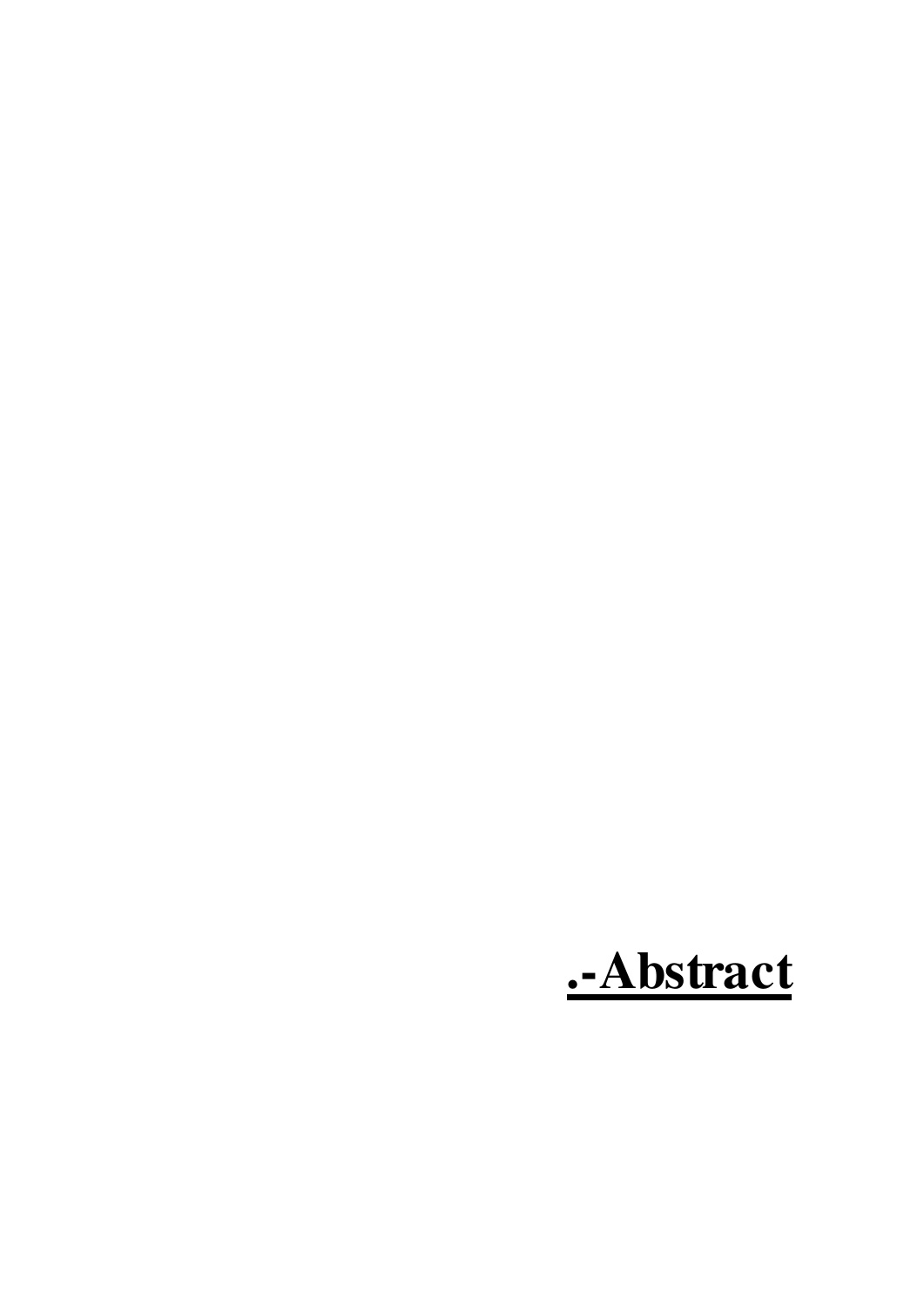## **Introduction:**

During fetal and early postnatal development the ovaries present significant morphological changes, which are controlled hormonally. Through their specific receptors, the sex steroid hormones fulfill an important role in the differentiation and development of the reproductive system, the regulation of ovarian function and upkeep of female fertility. The term endocrine disruptor (ED) refers to those substances which have the ability to imitate or antagonize endogenous hormones. The first paper dealing with it was published in 1993 and since then, it has become obvious that the presence of ED in the environment could represent a threat to human and animal health. According to the American Agency for the Protection of the Environment, ED is referred to as a *"***substance or mix of exogenous substances which alters one or more functions of the endocrine system and therefore causes unfavorable effects on the health of an intact organism,** *its progeny or subpopulations."* (USEPA, 1997).The discovery of the existence of chemical substances in the environment with agonist/antagonist activity of endogenous hormones was associated with the interest in finding out about its effects on the development and reproductive capacity in animals of the wildlife, livestock species and human beings. Despite the fact that the whole endocrine system may be involved in this hormonal disorder, the information available on hormonal imbalance caused by chemicals with estrogenic activity (known as xenostrogens) is, in quality and quantitatively, most abundant. Some EDs, which have been associated with effects on the development and reproduction, imitate the activity of 17β-estradiol (E2) and it was hypothesized that these substances may be associated with several pathologies such as breast cancer, deficiency and abnormality in the sperm count, increase in the incidence of prostate and testicle cancer and other male related reproductive dysfunctions. Most of the current evidence suggests that mammals are more sensitive to EDs during fetal and early postnatal life than in adult life. This may be due to greater sensitivity of the fetus and/or newborn during their development than during adulthood. Moreover, the endocrine mechanisms of feedback and the immune system are not completely developed yet, which may favor the appearance of adverse effects. Among most used and studied EDs we can mention two synthetic xenostrogens: BPA and DES. Unlike the interest borne to lab or wild life animals, so far little attention has been paid to the effects of EDs on animals of the livestock. DES is a powerful xenostrogen representative of chemicals with demonstrated estrogenic activity. It was widely used on pregnant women during the 50s and 60s to avoid miscarriages and pregnancy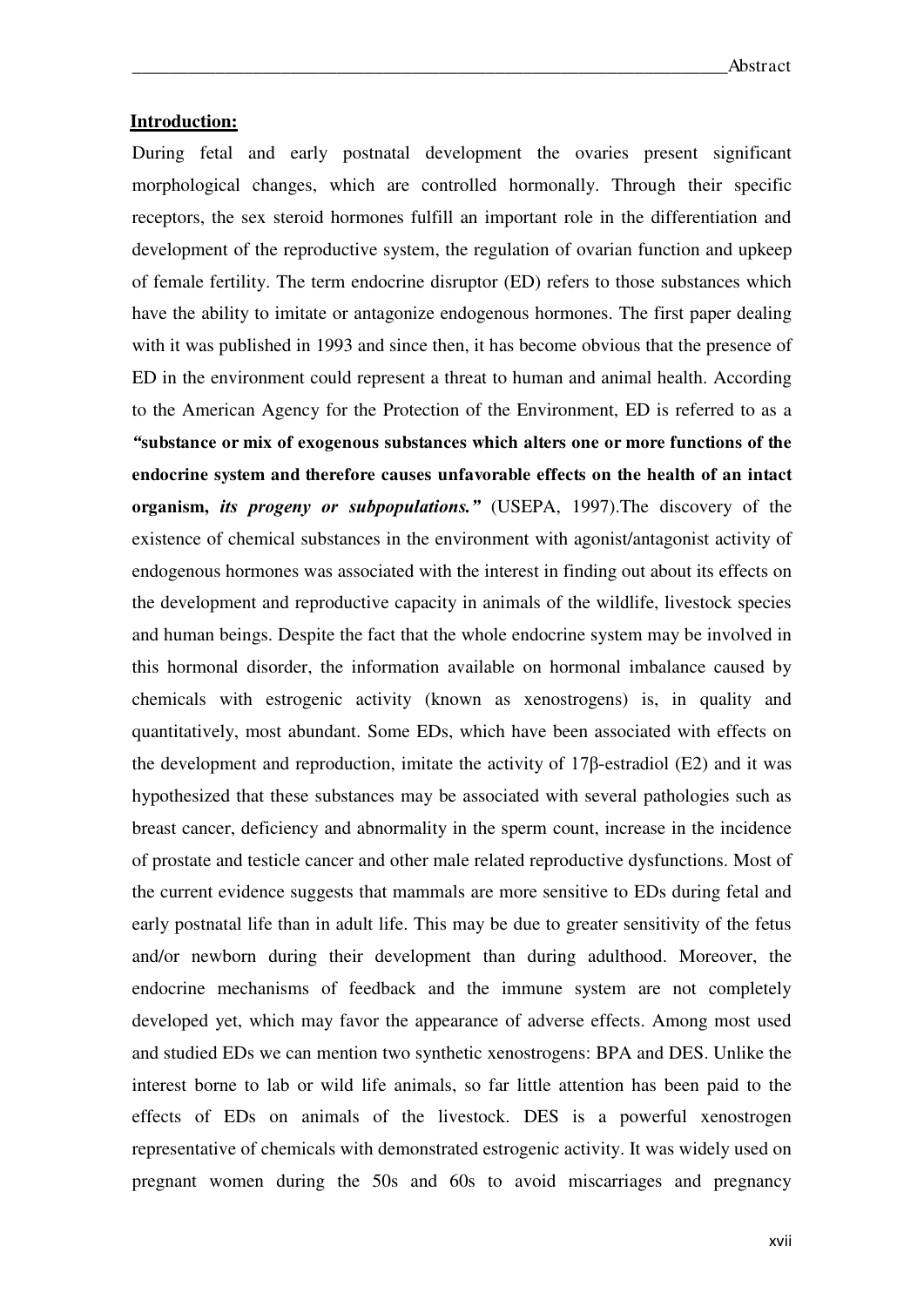complications. BPA (di-(p-hidroxifenil) dimetilmetano) is one of the industrial chemicals with the highest volume of production in the world. More than 3 million tons are produced annually. Every year, its production increases by 10% and more than 100 tons are released into the environment yearly. BPA is one of the most studied and investigated xenostrogen. BPA has drawn the attention of regulatory agencies and of scientists from various countries due to its estrogenic properties both in vitro and in vivo given the known role played by estrogens in the regulation of animal and human physiology and physiopathology. One of the biggest concerns related to the exposure to BPA lies in the effects that it may cause on human especially when exposed during the most sensitive stages of development: fetal, neonatal, prepubertal and pubertal. Research that has been conducted in the last few years suggests that hormonal pathologies which become obvious in women as from puberty may originate in the fetal or neonatal life when the ovaries are still being formed. In sheep, prenatal exposure to BPA has shown evidence of lower weight in the offspring at birth and finished their breeding season later during adulthood. Nevertheless, little is known about the effects of neonatal exposure to BPA or DES on the development of the sheep's ovary. The selected compounds for this study have high environmental impact, both in rural and urban areas. Note that the doses used in our experiments were similar to those determined by other studies such as those present in the environment and to which animals and humans are exposed daily.

**Objectives:** To determine whether early postnatal exposure to DES or BPA affects the development of the sheep's ovary and may cause reproductive consequences during adulthood. We were interested in studying whether there were any effects produced on the development of the ovary in the short run (in prepubertal animals) following the exposure to the xenostrogens and if any changes were observed in the functionality of the organ. Specifically in prepubertal female Ovis aries (domestic sheep), exposed during their first two weeks of life to the xenostrogens DES or BPA, we studied: a) ovarian follicular dynamics establishing the number of follicles in every one of the different follicular populations (primordial's, in transition, primary, small preantrals, big preantrals and small antrals); b) the expression of molecules that are associated to the cycle of cellular division, by means of detection through immunohistochemistry (IHQ) of the expression of Ki67 y p27; c) the percentage of atretic follicles and the incidence of multiovular follicles (MOFs); d) serum levels of E2 and T to analyze changes in the ovarian steroidogenesis. e) the response to a gonadotrophic treatment of follicular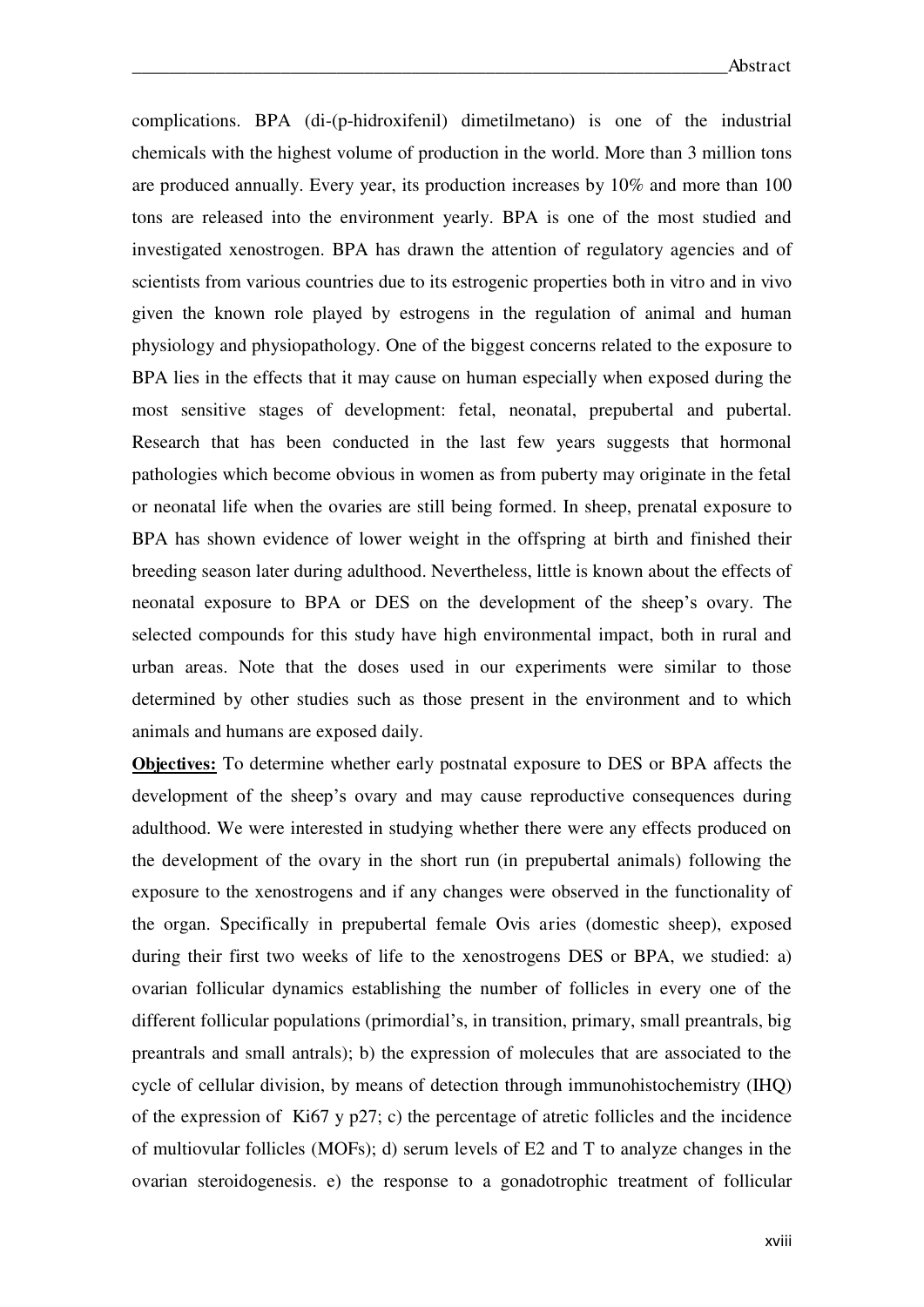superstimulation. In addition, we studied the pattern of expression of steroid receptors in the ovary of control lambs during the first month of life, in order to determine the ontogeny of REα, REβ and RA when the animals will be exposed to xenotrogens.

## **Materials and Methods:**

In order to develop the proposed objectives, the work was divided into 3 experiments:

**Experiment 1:** This first experiment was designed in order to study, by IHQ, the ontogeny of the receptors of steroid hormones (REα, REβ, RA) on samples of lambs ovaries on postnatal days 1, 5, 10 and 30.

**Experiment 2:** After birth and identification, female lambs were randomly assigned to one of the following postnatal treatments which were administered subcutaneously on a daily basis from PND 1 (day of birth) to 14: 1) Control on those that were given corn oil (vehicle)  $(n=10)$ ; 2) DES (Sigma) dose: 5  $\mu$ g/kg/day  $(n=6)$ ; 3) BPA50 (99% purity, Aldrich, Milwaukee, WI): 50 µg/kg/day (n=6) (Figure 13). On PND 30 the lambs were weighed then they underwent bilateral ovariectomy under general anesthesia. We determined the effects of the exposure to xenostrogens on the development of the ovary in prepubertal ewes, specifically on postnatal day 30 (PND 30). The ovary samples allowed us to determine: the weight of the organ, parameters that determine the follicular development (follicular dynamics, complete reserve of oocytes, incidence of MOFs and percentage of atretic follicles; expression of receptors of steroid hormones (REα, REβ, RA) by IHQ and indicators associated to the cycle of cellular division (Ki67 and p27). On PND 30, serum samples were taken from the same animals in order to quantify the circulating levels of E2 and T.

**Experiment 3:** It was designed to study whether the postnatal exposure to xenostrogens affects the ovarian functionality. We used female lambs that had been exposed to xenostrogens postnatally according to the experiment 2 with addition of a group of animals that had been exposed to BPA with a dose 100 times inferior to the safe dose (0,5 µg/kg/day). Later, on PND 30, all the animals were submitted to a gonadotrophic treatment of follicular superstimulation with ovine FSH. The ovary samples allowed us to determine: the number of follicles equal or greater than 2 mm, the percentage of atretic follicles and the expression of REα, REβ, RA and Ki67. In addition, serum samples were obtained at the beginning and the end of the gonadotrophic treatment in order to determine the circulating levels of E2 by means of radioimmunoassay (RIA).

**Results:** The experimental results that have been achieved in this thesis showed that: a) During exposure period to selected xenostrogens (PND 1-14) the lamb's ovary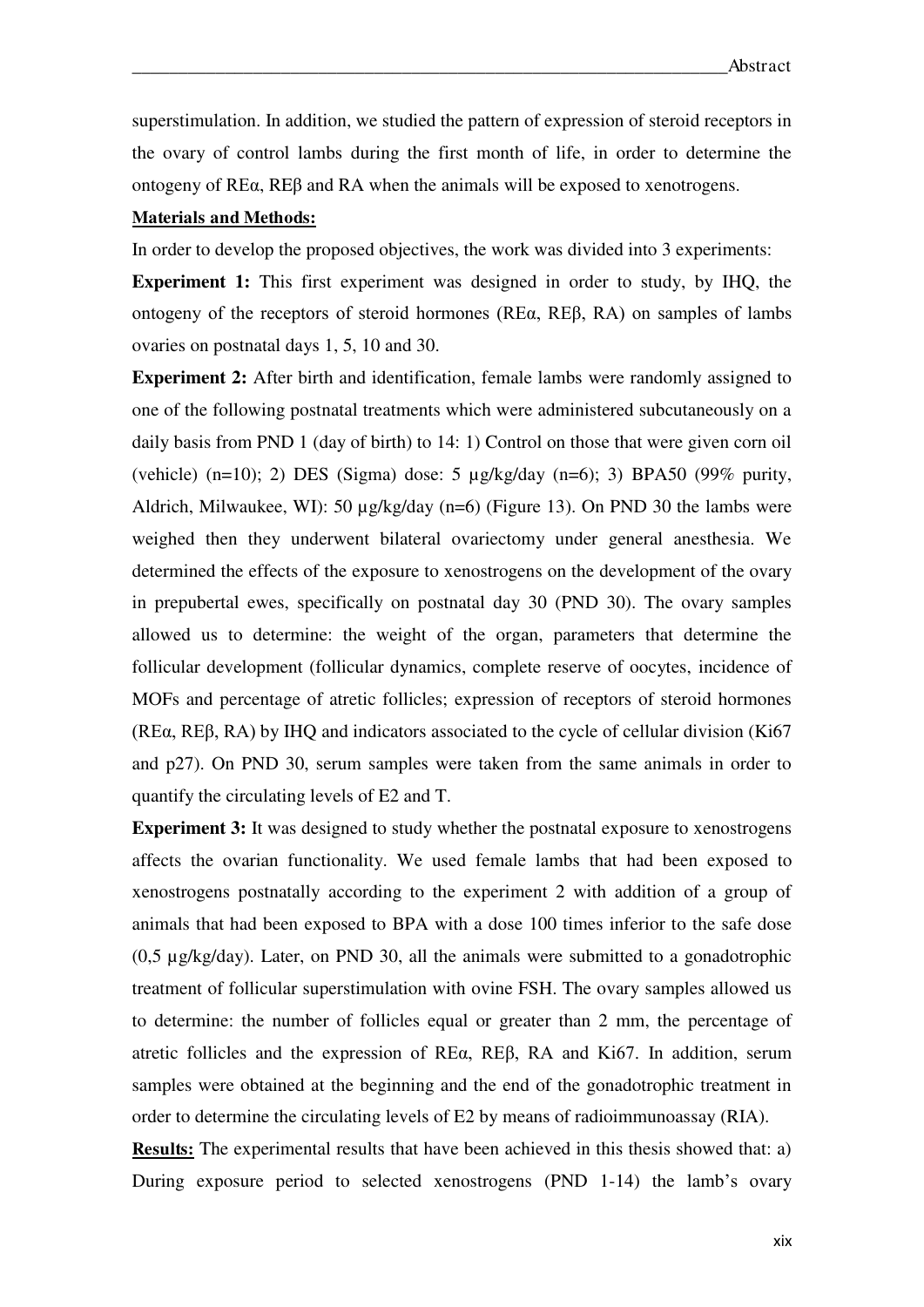expresses REα, REβ and RA in different tissue compartments: REβ and RA expressed with greater intensity while  $RE\alpha$  expression is low or null. b) Lambs neonatally exposed to DES and BPA showed a decrease in primordial follicles reserves and an increase of follicular development. c) The exposure to BPA reduced the ovarian weight and raised the incidence of MOFs. d) BPA promoted granulose and theca cells proliferation of antral follicle and increased both the number of atretic follicles and the expression of p27. e) The neonatal exposure to DES and BPA reduced the pool of primordial follicles on stimulation of its initial recruitment as well as the subsequent follicular development to the antral stage. This acceleration in the folliculogenesis in prepubertal lambs led to a greater number of atretic follicles. f) Lambs neonatally exposed to DES and BPA developed a lower number of follicles  $\geq 2$  mm and a lower number of atretic follicles in response to oFSH treatment. g) The animals exposed to DES and BPA and treated with oFSH showed a lower expression of RA in granulosa and theca cells, besides lower serum levels of E2 suggesting an alteration in the ovarian steroidogenic response. h) Taken as a whole, the results confirm the usefulness of the female lamb as suitable model to study endocrine disruption. i) Postnatal exposure to low doses of BPA and DES altered both the development and ovarian functionality in the model used.

## **Conclusions:**

The results presented in this thesis allow us to draw the following conclusions:

- $\checkmark$  The ovaries of the control lamb group (not treated) showed a high and early expression of REβ during the first month of life. Due to the fundamental role of REβ in the ovarian development and functionality we suggest that it could be a mediator of the effects of xenostrogens on the ovary.
- $\checkmark$  Early postnatal exposure of the lamb to xenostrogens DES and BPA altered the normal development of the ovary: lower ovarian weight, decrease in primordial follicles reserves due to stimulation and acceleration of follicular development, increase of follicular atresia and increase in the incidence of MOFs.
- $\checkmark$  The doses used for the study are low and as for BPA we selected the dose defined as safe (50 µg/kg/day BPA). The effects detected, not only in this study but also in previous publications with other species, imply the need for a revision of the dose defined as safe for BPA.
- The administration via sc from birth up to PND 14 caused alterations in the ovary that were detected on day 30. As in previous studies conducted on rats and